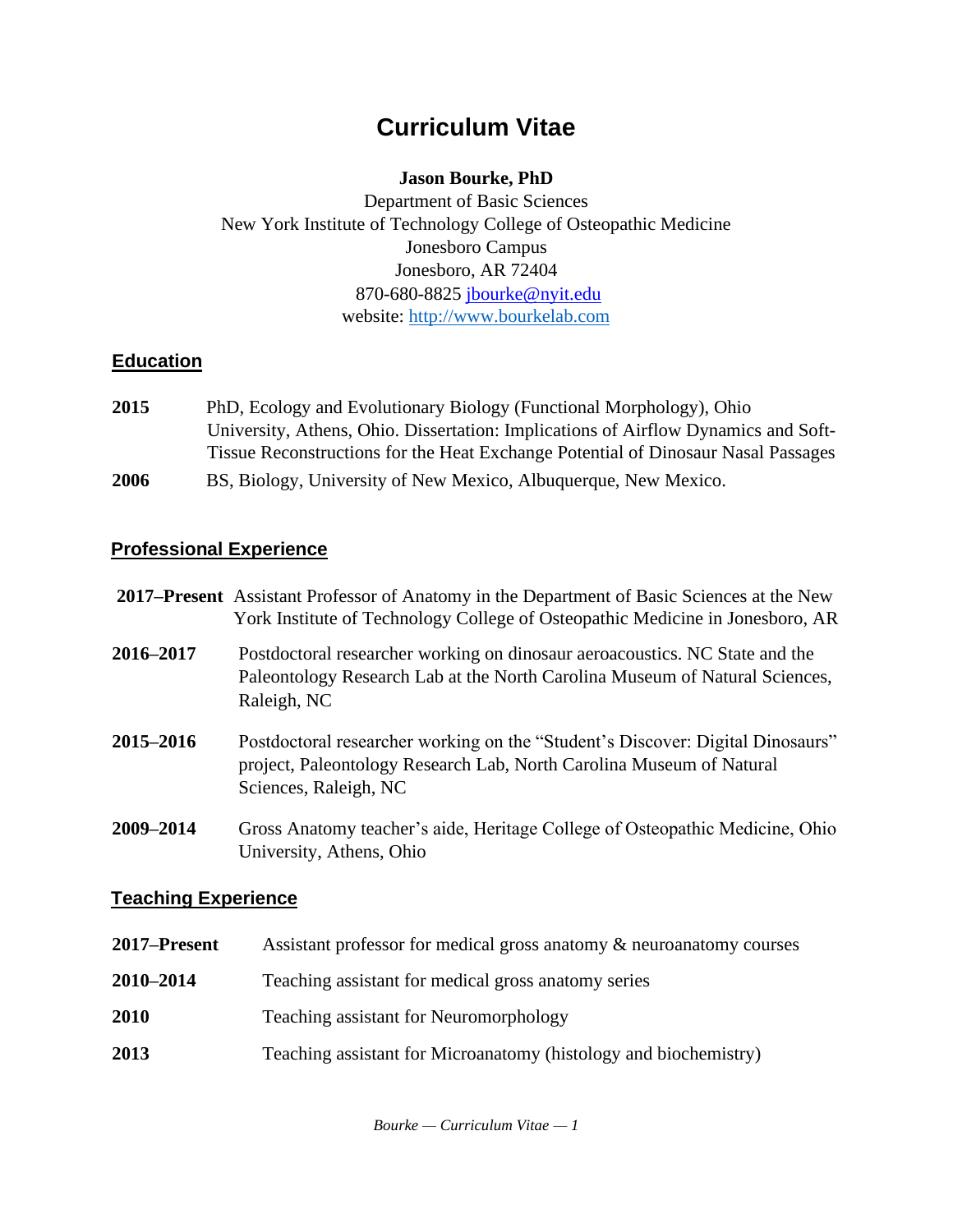#### **Grants, Awards, and Scholarships**

| 2013 | Recipient of NSF travel grant for the ICVM Nose Symposium in Barcelona, Spain     |
|------|-----------------------------------------------------------------------------------|
| 2012 | Recipient of Biological Sciences travel grant                                     |
|      | Recipient of Jurassic Foundation Grant-in-Aid-of-Research                         |
|      | Recipient of the Doris O. and Samuel P. Welles Research Fund                      |
| 2011 | Recipient of Graduate Student Senate and Biological Sciences travel grants        |
| 2010 | Recipient of the National Science Foundation's Graduate Research Fellowship Award |
|      | Recipient of Dept. Biological Sciences Travel Grant                               |

## **Publications**

- 1. Bourke, J.M., Porter, W.R., Witmer, L.M. 2018. Convoluted nasal passages function as efficient heat exchangers in ankylosaurs (Dinosauria: Ornithischia: Thyreophora). PLoS ONE 13(12):e0507381.
- 2. Wroe, S., Parr, W.C.H., Ledogar, J.A., Bourke, J., Evans, S.P., Fiorenza, L., Benazzi, S., Hublin, J-J., Stringer, C., Kullmer, O., Curry, M., Rae, T.C., Yokley, T.R. 2018. Computer simulations show that Neanderthal facial morphology represents adaptation to cold and high energy demands, but not heavy biting. Proc. R. Soc. B. 285: 20180085.
- 3. Bourke, J.M., Witmer, L.M. 2016. Nasal conchae function as aerodynamic baffles: Experimental computational fluid dynamic analysis in a turkey nose (Aves: Galliformes). Resp. Physiol. Neurobiol. 234:32–46.
- 4. O'Brien, H.D., Bourke, J.M. 2015. Physical and computational fluid dynamics models for the hemodynamics of the artiodactyl carotid rete. J. Theor. Biol. 386:122–131.
- 5. Bourke, J.M., Porter, Wm. R., Ridgely, R.C., Lyson, T.R., Schachner, E.R., Bell, P.R., Witmer, L.M. 2014. Breathing life into dinosaurs: Tackling challenges of soft-tissue restoration and nasal airflow in extinct species. Anat. Rec. 297:2148–2186.
- 6. Bourke, J., Wroe, S., Moreno, K., McHenry, C., Clausen, P. 2008. Effects of gape and tooth position on bite force and skull stress in the dingo (*Canis lupus dingo*) using a 3 dimensional finite element approach. PLOS ONE. Vol.3(5):e2200.
- 7. Clausen, P., Wroe, S., McHenry, C., Moreno, K., Bourke, J. 2008. The vector of jaw muscle force as determined by computer-generated three-dimensional simulation: A test of Greaves' model. J. Biomech. 41: 3184–3188.

#### **In Review**

- 1. Bourke, J.M., Witmer, L.M. The impact of soft tissues on nasal airflow in diapsids: Implications for dinosaurs. J. Morph.
- 2. Fontenot, N., Kouts, J., Bourke, J.M. Case of the missing head: A case report on a cadaveric discovery of a unilaterally absent medial head of the gastrocnemius. Eur. J. Anat.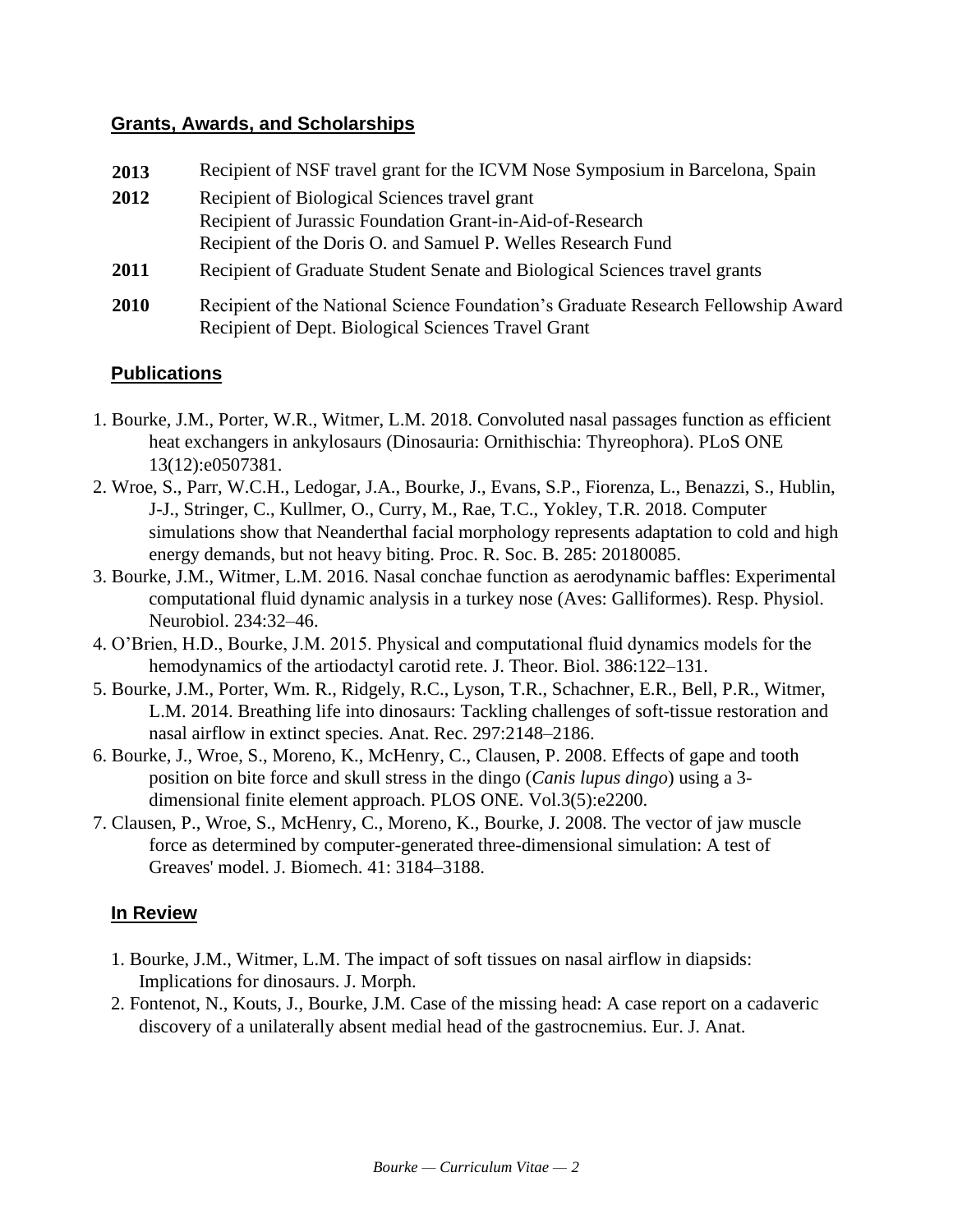## **Conference Presentations**

- 1. Bourke, J., Gates, T.A., Zanno, L.E. 2019. Nasal passage growth through ontogeny in the lambeosaurine *Parasaurolophus* (Ornithopoda: Dinosauria). 79<sup>th</sup> Annual Meeting of the Society of Vertebrate Paleontology. Brisbane, Queensland, Australia
- 2. Bourke, J., Gates, T., Birthisel, T.A., Evans, D.C., Witmer, L., Ridgely R.C., Ditto, W., Zanno, L.E. 2018. Airway variation and acoustic signaling in the crest of *Parasaurolophus* (Dinosauria: Ornithopoda) based on specimens from Southern Utah. 78<sup>th</sup> Annual Meeting of the Society of Vertebrate Paleontology. Albuquerque, NM
- 3. Bourke, J., Witmer, L., Ridgely, R., Porter, W.R., Zanno, L.E. 2016. Airflow simulations in the antorbital sinus of *Acrocanthosaurus*: Testing the potential for theropod paranasal sinuses to function nas accessory cooling structures. 76<sup>th</sup> Annual Meeting of the Society of Vertebrate Paleontology. Salt Lake City, UT
- 4. Bourke, J. 2015. Reconstructing the diversity of nasal anatomy and airflow in dinosaurs with implications for physiology and ecology.  $75<sup>th</sup>$  Annual Meeting of the Society of Vertebrate Paleontology. Dallas, TX
- 5. Bourke, J., Porter, R., Ridgely, R.C., Witmer, L.M. 2015. Using airflow patterns to aid inferences of nasal soft-tissue reconstructions in dinosaurs. Meeting of the American Association of Anatomists. Boston, MA
- 6. Bourke, J.M., Porter, Wm. R., Ridgely, R.C., Witmer, L.M. 2014. Airflow reconstruction and heat-transfer potential in the elongate nasal passages of the ankylosaurs *Panoplosaurus mirus*  and *Euoplocephalus tutus*. 74<sup>th</sup> Annual Meeting of the Society of Vertebrate Paleontology, Berlin, Germany
- 7. Bourke, J.M., Porter, Wm. R., Ridgely, R.C., Lyson, T.R., Schachner, E.R., Bell, P.R., Witmer, L.M. 2014. Nasal turbinates in pachycephalosaurids (Dinosauria: Ornithischia): Reconstructing nasal anatomy and airflow, with implications for physiology.  $10<sup>th</sup>$ International Congress on Vertebrate Morphology. Barcelona, Spain.
- 8. Bourke, J.M., Witmer, L.M. 2012 Dorsal or rostral nostrils? Testing fleshy nostril position and airflow in sauropods using computational fluid dynamics.  $72<sup>nd</sup>$  Annual Meeting of the Society of Vertebrate Paleontology, Raleigh, SC.
- 9. Bourke, J.M., Witmer, L.M. 2012. Baffling bird noses: Modeling the effects of turbinate structure on airflow dynamics in ostriches and turkeys. Poster presentation at Annual Meeting of the Society of Integrative and Comparative Biology, Charleston, South Carolina.
- 10. Bourke, J. M., Witmer, L.M. 2011. Computer modeling of nasal airflow in two extant avian dinosaurs (turkey and ostrich), with implications for modeling airflow in extinct theropods. Platform presentation at 71<sup>st</sup> Annual Meeting of the Society of Vertebrate Paleontology, Las Vegas, NV. *Society of Vertebrate Paleontology—Program and Abstracts*: 75.
- 11. Bourke, J. M., Witmer, L.M. 2011. Breathing life back into dinosaurs: computer modeling of nasal airflow in dinosaurs and their extant relatives. Platform presentation at Geological Society of America Northeastern and North-Central Joint Meeting, Pittsburgh, Pennsylvania.
- 12. Bourke, J. M., Witmer, L.M. 2011. The nose knows: modeling airflow in alligators and dinosaurs. Poster presentation at Annual Meeting of the Society of Integrative and Comparative Biology, Salt Lake City, Utah.
- 13. Bourke, J. M., Witmer, L.M. 2010. The nose knows: the effects of nasal cavity anatomy on airflow in alligators. Poster presentation at  $70<sup>th</sup>$  Annual Meeting of the Society of Vertebrate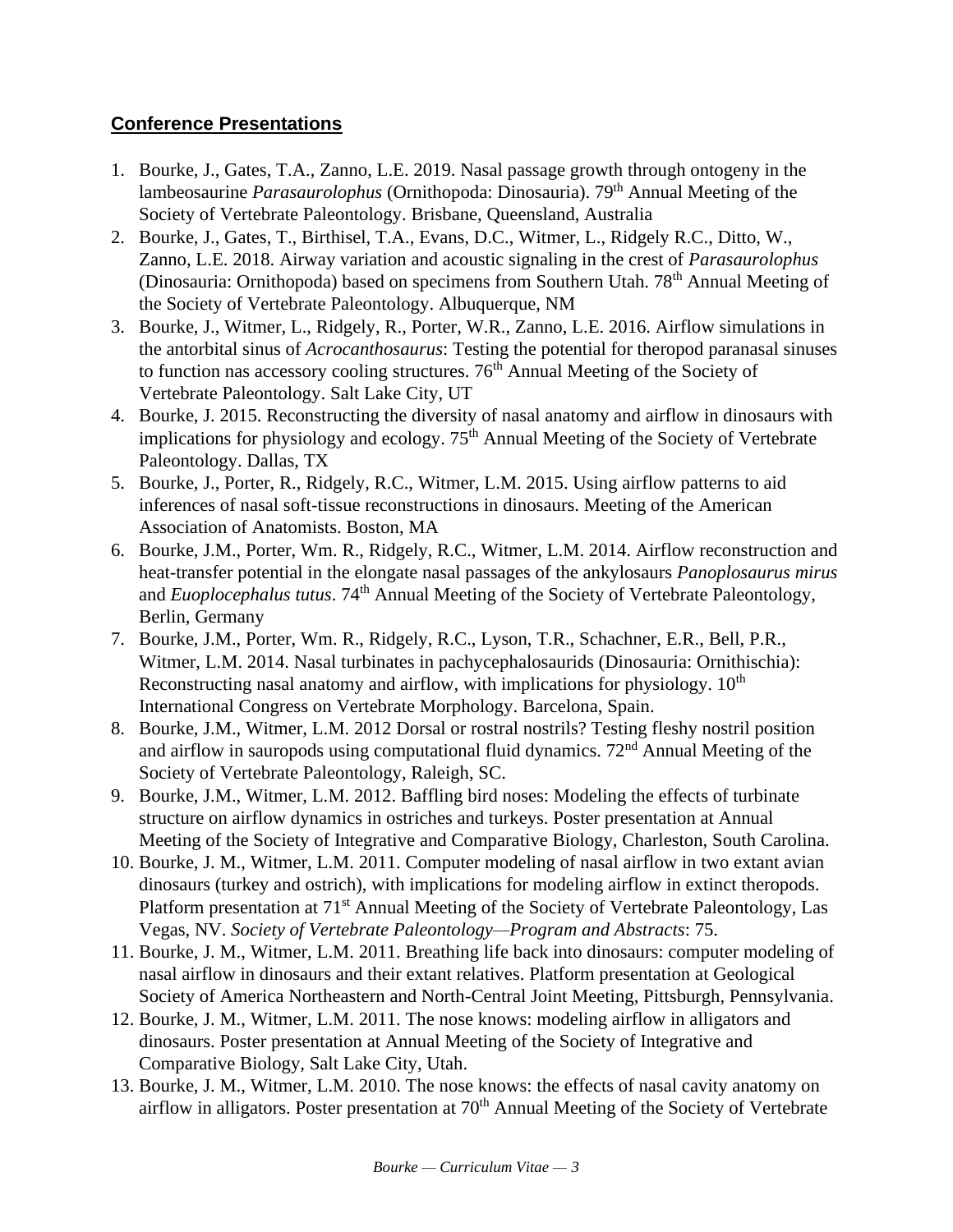Paleontology, Pittsburgh, PA. *Society of Vertebrate Paleontology —Program and Abstracts*: 63A.

- 14. Martiny, A. R., Ridgely, R.C., Dufeau, D.L., Porter, W.R., Bourke, J.M., Morhardt, A.C., Snively, E.D., Witmer, L.M. 2010. Poster presentation at Promoting a culture of outreach within an active university research lab setting: WitmerLab at Ohio University. 70<sup>th</sup> Annual Meeting of the Society of Vertebrate Paleontology, Pittsburgh, PA.
- 15. Witmer, L. M., Ridgely, R.C., Snively, E.D., Holliday, C.M., Hieronymus, T.L., Dufeau, D.L., Porter, W.P., Bourke, J.M., Martiny, A.R. 2010. Toward the visible dinosaur: integrating anatomical systems to test inferences of function, physiology and behavior. 9th International Congress of Vertebrate Morphology, Punta del Este, Uruguay.

## **Research Experience**

- **2017–Present:** Run a research lab on Arkansas State campus where students and I use 3D models and computational fluid dynamics to answer questions about nasal passage and blood vessel elaboration with size in dinosaurs and other extinct animals.
- **Summer 2015 – 2017:** Postdoctoral work in Lindsay Zanno's Paleontology Research Lab at the North Carolina Museum of Natural Science. Worked on digitizing the skull of *Acrocanthosaurus* and soft-tissue reconstruction. Collected fossils with the lab at various locations in Utah.
- **Fall 2009 – Summer 2015:** PhD student at Ohio University. Trained to use Ohio University's µCT scanner; the 3D reconstruction tool Amira/Avizo; the computational fluid dynamics software Fluent, and comparative vertebrate anatomy at the Heritage College of Osteopathic Medicine
- **Fall 2008 – Summer 2009:** Volunteer work in the Witmer Lab at Ohio University. Trained on the 3D segmentation tool Amira. Created 3D endocasts of brains using CT scan data.
- **2007 – 2008**: Independent study with Dr. Stephen Wroe and colleagues at the University of New South Wales in Sydney, Australia. Trained in the Finite Element Analysis program Strand7. Worked on model creation. Performed experiments and analyzed their results.
- **2006:** Senior herpetology project measuring horn variation among species of horned lizard *Phrynosoma* at the University of New Mexico. Respiration rate study at the University of New Mexico on bees, crickets and crayfish to determine metabolic differences associated with different lifestyles. Taught a class to middle school children  $(7<sup>th</sup>$  grade) on the effects of scaling in biological systems.
- **1997 – 1998:** Paleontological field work with Dr. Jim Martin of the South Dakota School of Mines and Technology and Dr. David Parris of the Trenton State Museum (NJ) on their annual dig along the Missouri river in South Dakota. Learned fossil hunting practices, excavation techniques, and preparation procedures.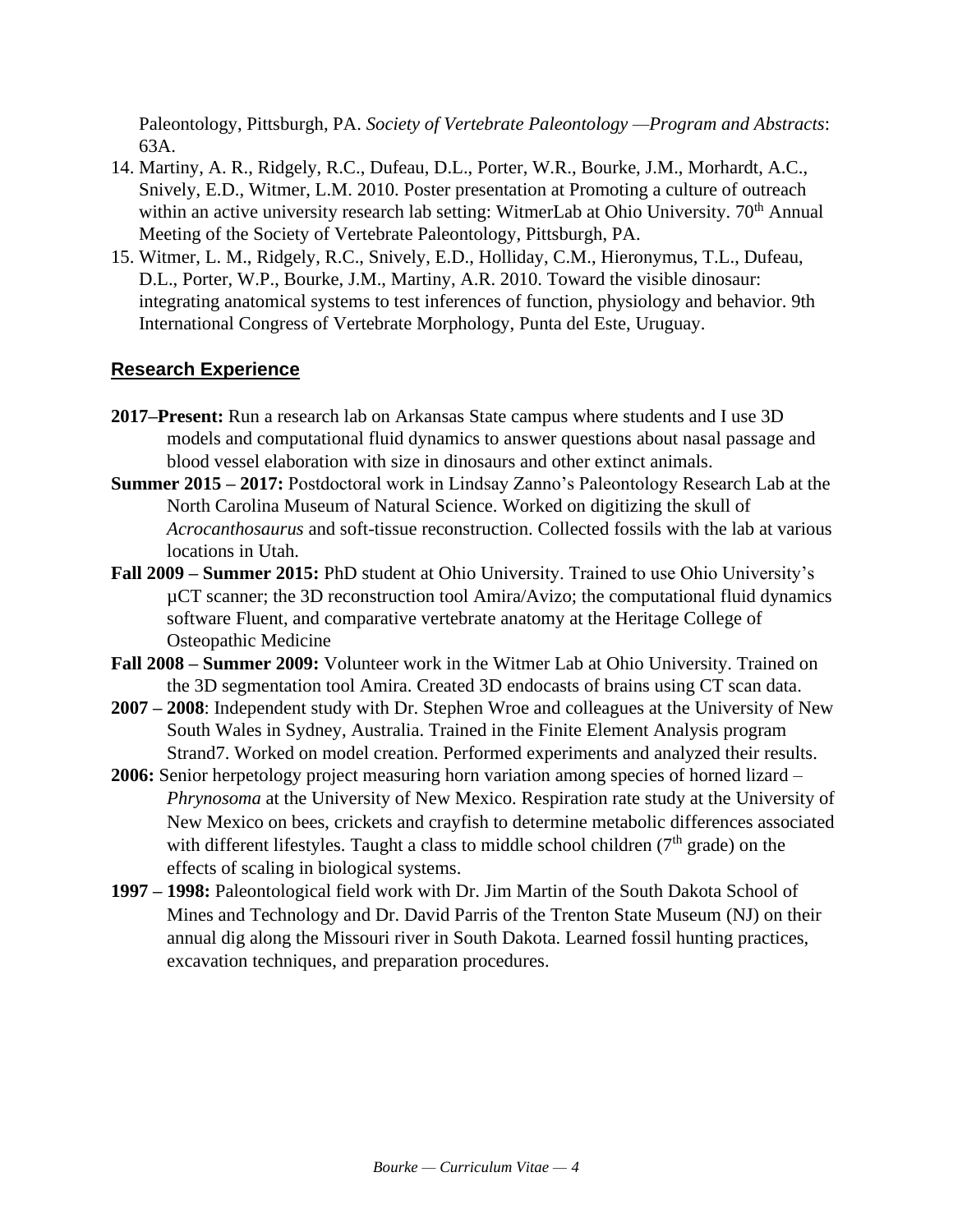#### **Outreach Experience**

- **2019:** Worked with local high schoolers in the Northeast Arkansas region on a project to make a constructible skull of an iguana using 3D-Prints of a CT-scanned iguana skull. This was part of a newly created program by NYITCOM at A-State called SHARE (Summer Health Academy for Research Exploration).
- **2018:** Invited to speak on heat transfer in the noses of dinosaurs at the St. Louis Science Center in St. Louis, MO as part of their annual SciFest event. | Produced and helped disseminate material related to the publication of [Bourke et al. 2018](https://www.bourkelab.com/ankylosaur-brain-ac)[.](http://www.ohio.edu/people/witmerl/pachy_airflow.htm) Material was made freely available to the public in the form of images, movies and 3D PDFs of the data.
- **2017:** Visited middle school classrooms in North Carolina to discuss how to become a paleontologist. | Presented on turtle evolution at the North Carolina Museum of Natural Sciences Reptile and Amphibian Day.
- **2016:** Worked with middle school teachers around North Carolina, on producing citizen science content for 6–8<sup>th</sup> graders in math and science. This was part of an NSF-funded project known as Students Discover.
- **2015:** Gave a general public presentation on how paleontologists use digital models to learn more about dinosaur, at the annual Paleopalooza event at the North Carolina Museum of Natural Sciences. | Gave multiple public tours of the Paleontology lab. | Ran Citizen Science booths at the North Carolina State science fair and Paleopalooza.
- **2014:** Produced and helped disseminate material related to the publication of [Bourke et al. 2014.](http://www.ohio.edu/people/witmerl/pachy_airflow.htm) Material was made freely available to the public in the form of images, movies and 3D PDFs of the data.
- **2013:** Participated in the [Young Scholars Ohio Program.](http://www.ohio.edu/people/witmerl/Young_Scholars_2013.htm) | Helped setup and participated in the PBS series: Innovation Cafes, which featured a presentation on dinosaurs from the WitmerLab.
- **2012:** Worked closely with a lab student in creating the movies for the [Visible Interactive Iguana](http://www.ohio.edu/people/witmerl/3D_iguana.htm) [project.](http://www.ohio.edu/people/witmerl/3D_iguana.htm) | Helped give public presentation on dinosaurs at the [Ohio Valley Museum of](https://www.facebook.com/pg/witmerlab/photos/?tab=album&album_id=10151236549998280)  [Discovery.](https://www.facebook.com/pg/witmerlab/photos/?tab=album&album_id=10151236549998280)
- **2011:** Worked closely with a lab student in the creation of the [Visible Interactive Ostrich project.](http://www.ohio.edu/people/witmerl/3D_ostrich.htm) | Worked with the [Young Scholars Ohio Program.](http://www.ohio.edu/people/witmerl/Young_Scholars_2011.htm)
- **2010:** Worked on the [Visible Interactive Alligator project,](http://www.ohio.edu/people/witmerl/3D_gator.htm) making alligator bone data available to the public via 3D PDFs, models, and movies. | Worked with the [Young](http://www.ohio.edu/people/witmerl/Young_Scholars_2010.htm) [Scholars Ohio](http://www.ohio.edu/people/witmerl/Young_Scholars_2010.htm) [Program.](http://www.ohio.edu/people/witmerl/Young_Scholars_2010.htm)